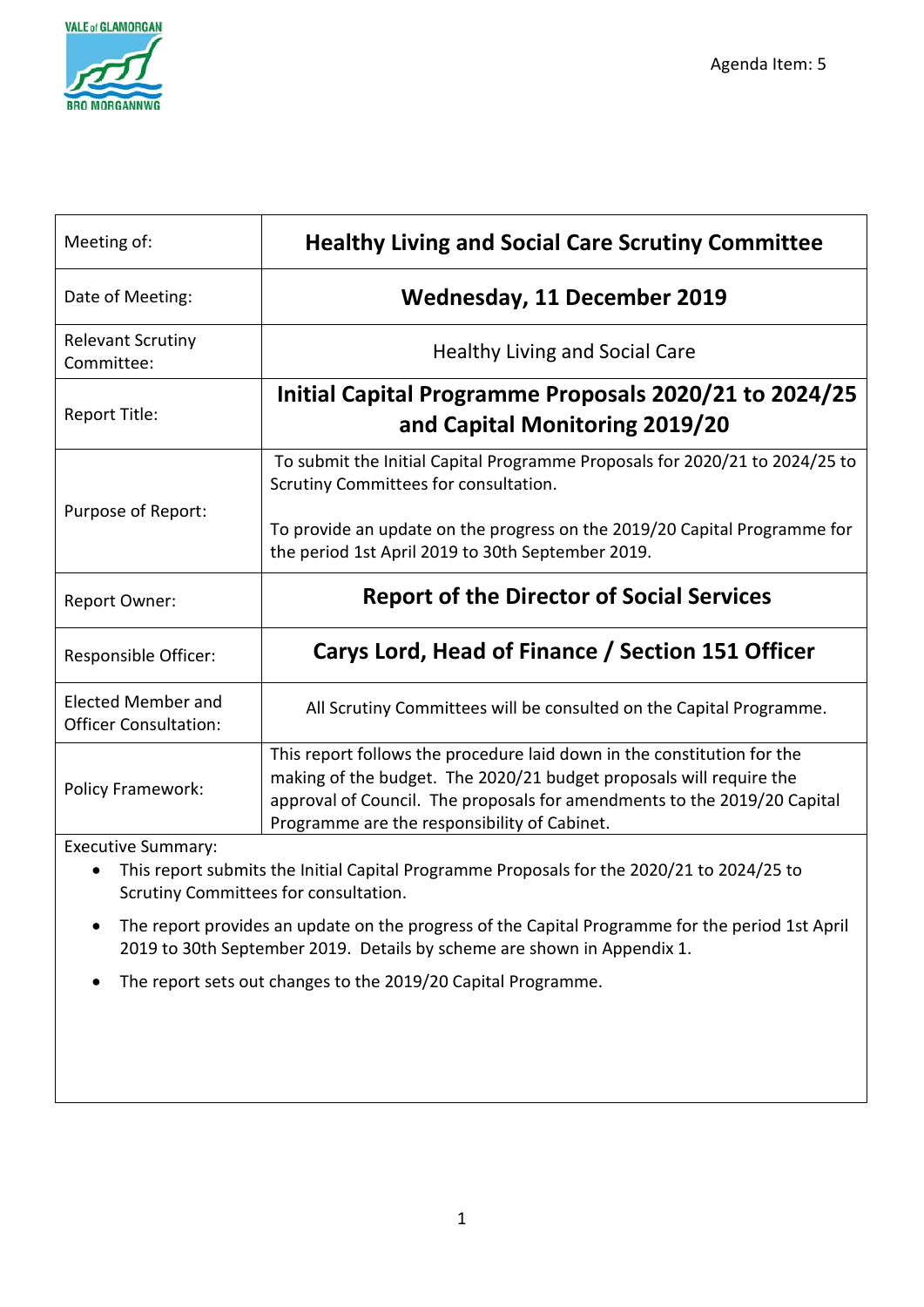## **Recommendations**

It is recommended :-

- **1.** That Scrutiny Committee considers the Initial Capital Programme Proposals for 2020/21 to 2024/25 and forward its recommendations to Corporate Performance and Resources Scrutiny Committee as the lead Scrutiny Committee.
- **2.** That Committee considers the changes to the 2019/20 Capital Programme:

## **Reasons for Recommendations**

- **1.** In order that Cabinet be informed of the comments of Scrutiny Committees and other consultees before making a final proposal on the budget.
- **2.** To note amendments to the 2019/20 Capital Programme.

## **1. Background**

**1.1** Council on 27th February 2019 (minute no 780) approved the Capital Programme for 2019/20 onwards.

## **2. Key Issues for Consideration**

## **2019/20 Capital Programme**

- **2.1** Appendix 1 details financial progress on the Capital Programme as at 30th September 2019.
- **2.2** Any changes to 2020/21 onwards have been reflected in Appendix 2.
- **2.3** Flying Start Gibbonsdown Children Centre Soft Play The Council has been awarded a grant from Welsh Government of £25k to replace the softplay matting covers in the playground at Gibbonsdown Childrens Centre. It has been requested that this scheme is included in the 2019/20 Capital Programme.
- **2.4** Replacement Jenner Park Stadium Roof This scheme is anticipated to overspend by £12k and this will be funded from a revenue contribution to capital.

## **2020/21 to 2024/25 Capital Programme**

- **2.5** The Provisional General Capital Funding for 2020/21 has not yet been announced by Welsh Government (WG) and is expected in mid-December 2019.
- **2.6** The Cabinet Secretary for Finance announced on 20 November 2018 in the Draft Budget for 2019/20, proposals for an extra £100m of capital funding to be made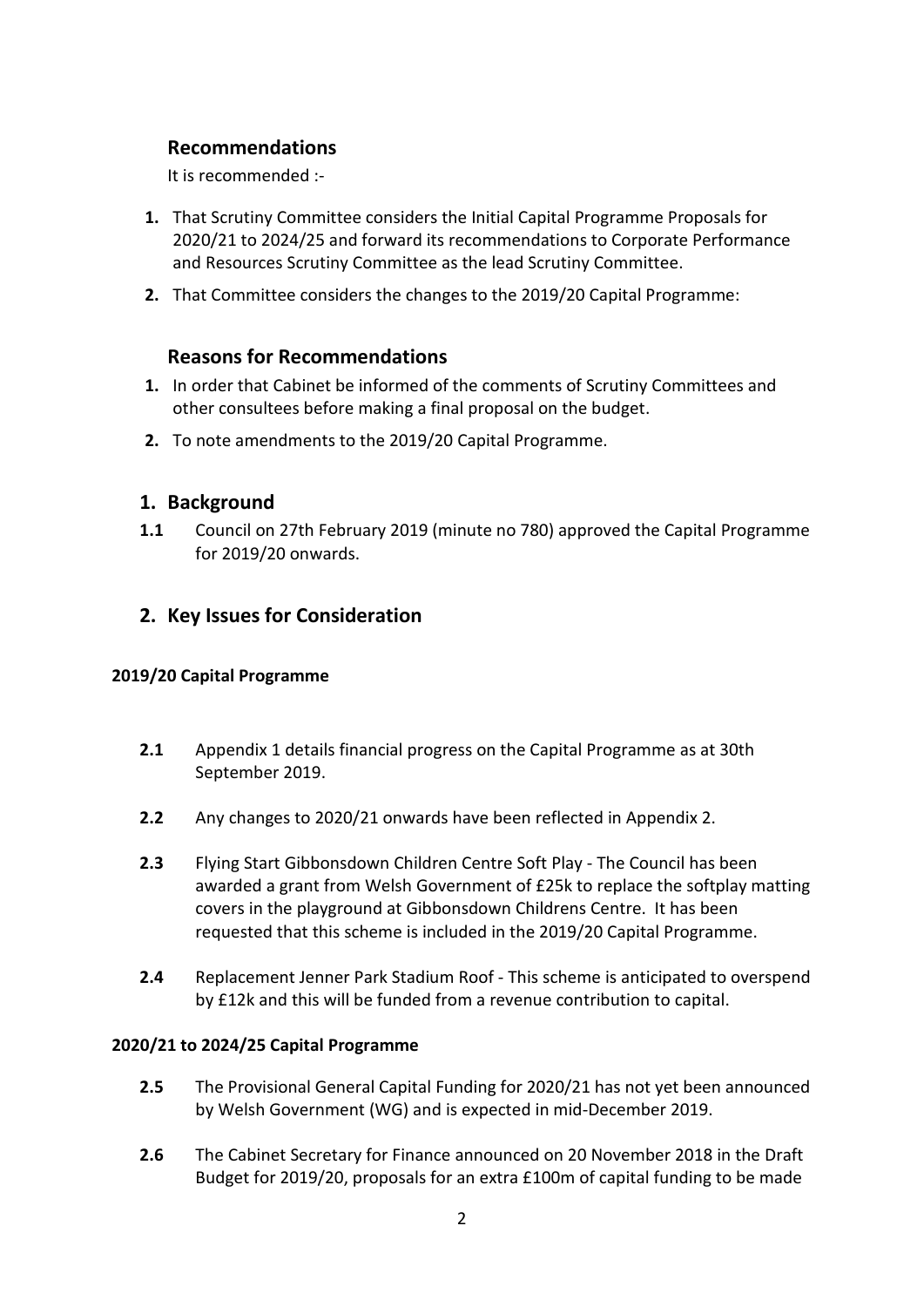available for local authorities over 3 years. The first instalment of £50m was paid in 2018/19, with £30m being paid in 2019/20 and £20m in 2020/21. For the Council, this represents £1.9m in 2018/19, £1.1m in 2019/20 and could be around £700k in 2020/21, with confirmation due to be received as part of the provisional settlement. This additional funding has been factored into projections going forward, however as no further indication has been received from Welsh Government, it has been assumed that from 2021/22 onwards, the level of capital funding will revert back to the same level as set out in the 2018/19 Provisional Settlement and will then remain constant for the remainder of the period of this programme. General Capital Funding has therefore been assumed as £6.259m for 2020/21 which is made up of £2.846m General Capital Grant and £3.413m Supported Borrowing. The General Capital Funding for 2019/20 was £6.643m therefore there is an assumed reduction of £384k between years.

- **2.7** Appendix 2 sets out the Initial Proposals for the Capital Programme between 2020/21 and 2024/25 relating to this Committee.
- **2.8** The Council will look to progress only those schemes which are deemed to be a key Corporate Priority and make a clear impact to the Wellbeing and Future Generation priorities. The Council will seek assurances that schemes included in the capital programme can be delivered on time and within budget.
- **2.9** In addition to external funding, the Council will finance part of the Capital Programme from its own resources, e.g. capital receipts and reserves.
- **2.10** The table below details the General Capital Funding and internal resources required to fund the proposed schemes for the Council as a whole.

| Analysis of Net Funding Required for the Indicative 2020/21 Capital Programme |  |
|-------------------------------------------------------------------------------|--|
|-------------------------------------------------------------------------------|--|

| <b>GENERAL FUND</b>                     | £'000 | f'000 |
|-----------------------------------------|-------|-------|
| <b>Welsh Government Resources</b>       |       |       |
| <b>Supported Borrowing</b>              | 3,413 |       |
| <b>General Capital Grant</b>            | 2,846 |       |
| <b>Total Welsh Government Resources</b> |       | 6,259 |
| <b>Council Resources</b>                |       |       |
| <b>General Capital Receipts</b>         | 2,978 |       |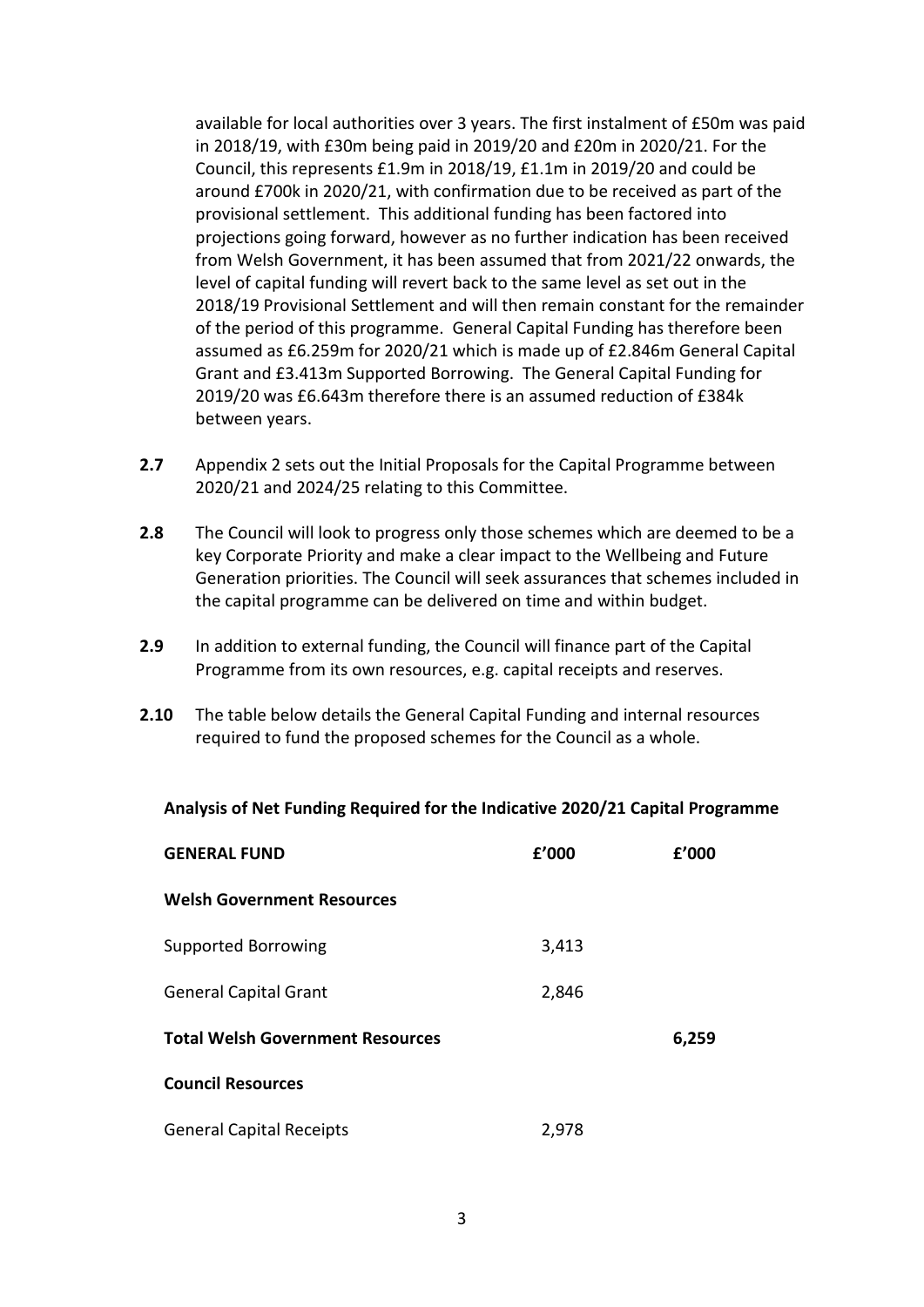| <b>Total Net Capital Resources</b>     |        | 34,268 |
|----------------------------------------|--------|--------|
| <b>Total HRA Resources</b>             |        | 18,116 |
| <b>Housing Unsupported Borrowing</b>   | 12,308 |        |
| Housing Reserves/Revenue               | 5,808  |        |
| <b>HOUSING REVENUE ACCOUNT</b>         |        |        |
| <b>Total Council Resources</b>         |        | 9,893  |
| <b>Unsupported Borrowing</b>           | 805    |        |
| <b>City Deal Unsupported Borrowing</b> | 769    |        |
| Reserves/Revenue                       | 5,341  |        |

#### **Capital Bids 2020/21 to 2024/25**

- **2.11** New capital bids were invited for return by 27th September 2019 and the number of bids received were 41 (3 from Learning and Skills, 21 from Neighbourhood and Transport Services, 4 from Managing Director and Resources, 12 from Regeneration and Planning and 1 from Social Services). Departments were requested to rank and assess their own bids in order of importance before submission and bids from each Department were forwarded to the Insight Board for evaluation.
- 2.12 A number of criteria are used to assess the Capital Bids. The first criterion used is to classify the nature of the bids.
- **2.13** Where bids are rated an A or B on the criteria listed below there would clearly be a legal obligation to ensure that works are progressed in a timely manner within the confines of the funding available. Schemes that represent an invest to save opportunity or support the achievement of corporate priorities should also be prioritised. The criteria used is set out below:-

| <b>Priority Level</b> | <b>Criteria</b>                         |
|-----------------------|-----------------------------------------|
| A                     | Health and Safety legislation           |
| B                     | Other Legislation/Statutory Requirement |
| Ci                    | Economic Sense/Invest to Save           |
| Cii                   | Corporate Plan                          |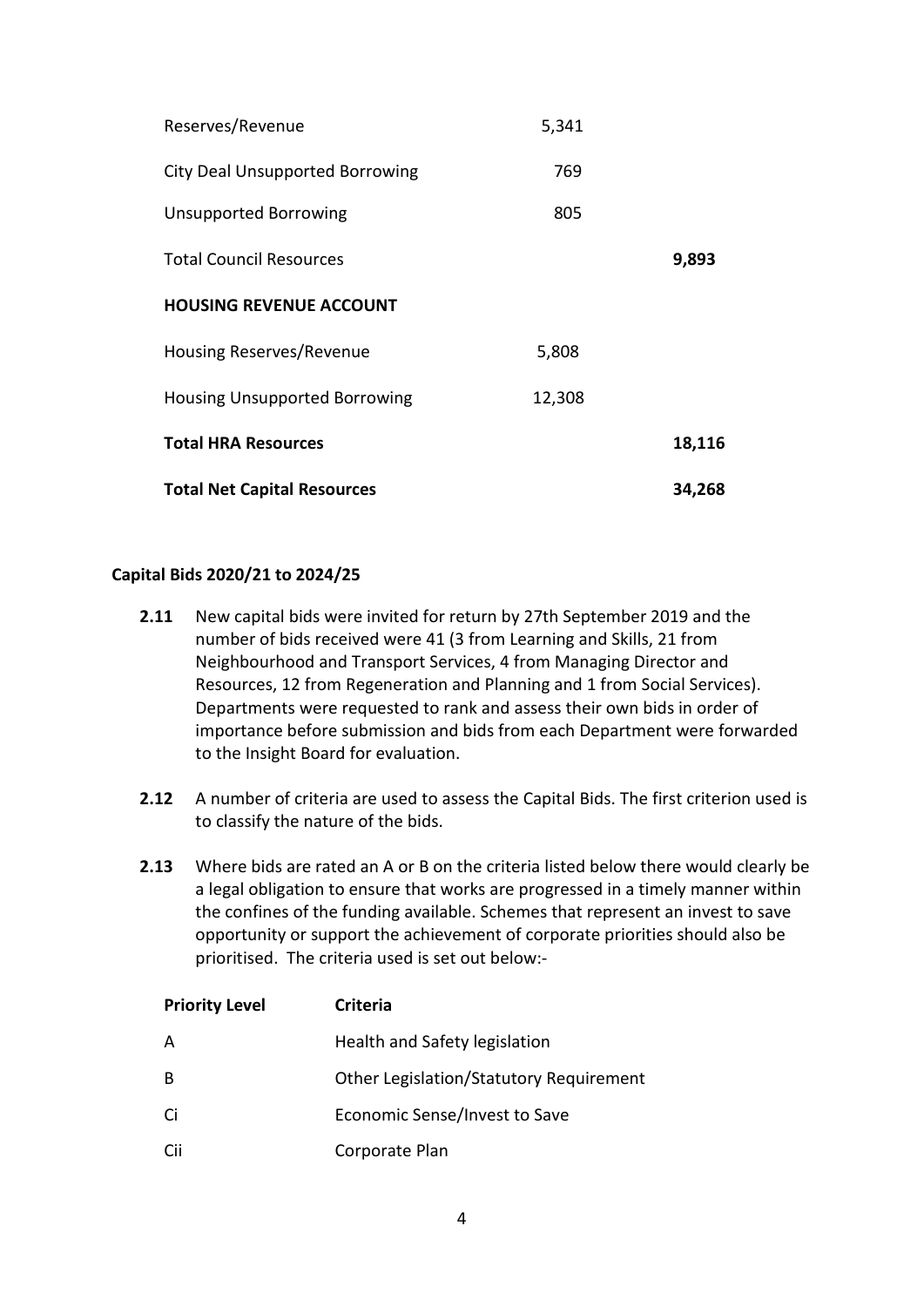| Ciii | Sufficiency                          |
|------|--------------------------------------|
|      | Condition/Suitability                |
| E    | <b>Welsh Government Requirements</b> |
|      | Low Priority                         |

**2.14** In addition, in accordance with the criteria set out in the Budget Strategy, the bids were prioritised in terms of their corporate priority and the risk they pose to the Council if they are not pursued. The risk assessment element was undertaken in line with the Council's Corporate Risk Management Strategy as follows;

|                                 | Catastrophic                                                   | <b>MEDIUM</b>   | MEDIUM/HIGH   | <b>HIGH</b>   | <b>VERY HIGH</b> |  |
|---------------------------------|----------------------------------------------------------------|-----------------|---------------|---------------|------------------|--|
| ŏ<br>Risk<br>Impact<br>$\sigma$ | High                                                           | MEDIUM/LOW      | <b>MEDIUM</b> | MEDIUM/HIGH   | <b>HIGH</b>      |  |
|                                 | Medium                                                         | LOW             | <b>MEDIUM</b> | <b>MEDIUM</b> | MEDIUM/HIGH      |  |
| Magnitude<br>Possible           | Low                                                            | <b>VERY LOW</b> | LOW           | MEDIUM/LOW    | <b>MEDIUM</b>    |  |
|                                 |                                                                | Very Unlikely   | Possible      | Probable      | Almost Certain   |  |
|                                 | <b>Risk Matrix</b><br>Likelihood/Probability of Risk Occurring |                 |               |               |                  |  |

### **2.15** Taking into account the nature of capital schemes, the following criteria were applied to assess corporate priority:

| <b>Corporate Priority</b>                                                    | <b>Score</b> |
|------------------------------------------------------------------------------|--------------|
| Commitments and areas where the Council has no control over the              | 3            |
| expenditure, e.g. contractual and legal commitments, absolute minimum        |              |
| statutory service, taxes, etc.                                               |              |
| Very high priority (publicly announced commitment e.g. items included in the | 2            |
| Community Strategy, Corporate Plan etc.)                                     |              |
| "Invest to Save" and preventative expenditure                                | 7            |
| Statutory expenditure above the absolute minimum and other priorities        | 1            |
| Low Priority                                                                 | 0            |

- **2.16** The bids are also reviewed for the contribution that they make to the Wellbeing and Future Generations criteria as set out below;
- Long Term
- Integration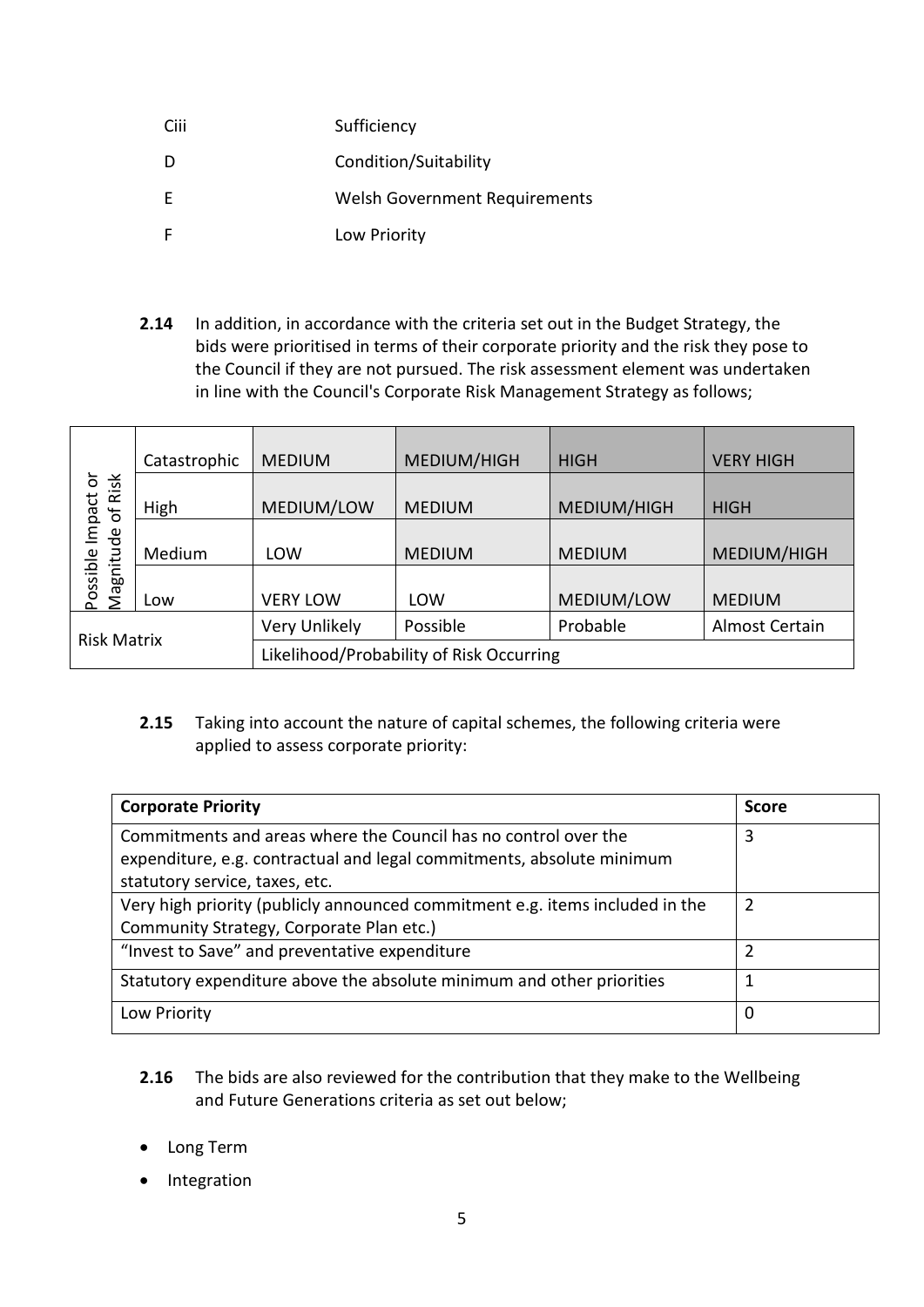- Collaboration
- Prevention
- Involvement
- **2.17** Each scheme is awarded one point for every one of the outcomes that it meets to a maximum of 5.
- **2.18** In previous years, only those schemes assessed as corporate priority 1 or higher and medium risk or higher were included in the capital programme. In addition, successful bids had also contributed to at least three Wellbeing and Future Generations outcomes and should have had a scheme priority factor of either A/B/Ci/Cii/Ciii. Usually bids that did not meet these criteria were excluded from consideration.
- **2.19** These bids have been considered by the Insight Board where it was agreed that, when agreeing the final programme, consideration should also be given to those schemes that meet the following criteria :
- Invest to save / Invest to earn;
- Address a reputational issue for the Council, and
- Support the Reshaping agenda for the Council.
- **2.20** The value of capital bids received for the Council as a whole totalled £6.973m in 2020/21 and £20.473m over the 5 year period. While the evaluation process has been carried out this year for all capital bids in the normal manner, the settlement for 2020/21 has not been confirmed. It is therefore proposed that at this point, due to the uncertainty in the level of funding that will be provided, no schemes will be approved for inclusion in the Capital Programme and further assessment will be carried out by the Budget Working Group once the level of funding is known and consultation has taken place. A list of all the capital bids received relating to this Committee is shown in Appendix 3.
- **2.21** An allocation for Asset Renewal has currently been included in Appendix 2 over the 5 year period of the programme. Asset Renewal budgets for each directorate will be reviewed and schemes will be identified prior to the approval of the Final Capital proposals for 2020/21 to ensure that funding is allocated to priority schemes.
- **2.22** There have been a number of changes approved by Cabinet since the final budget proposals 2019/20 to 2023/24 were approved in February 2019. These changes including capital sums carried forward have been included in Appendix 2.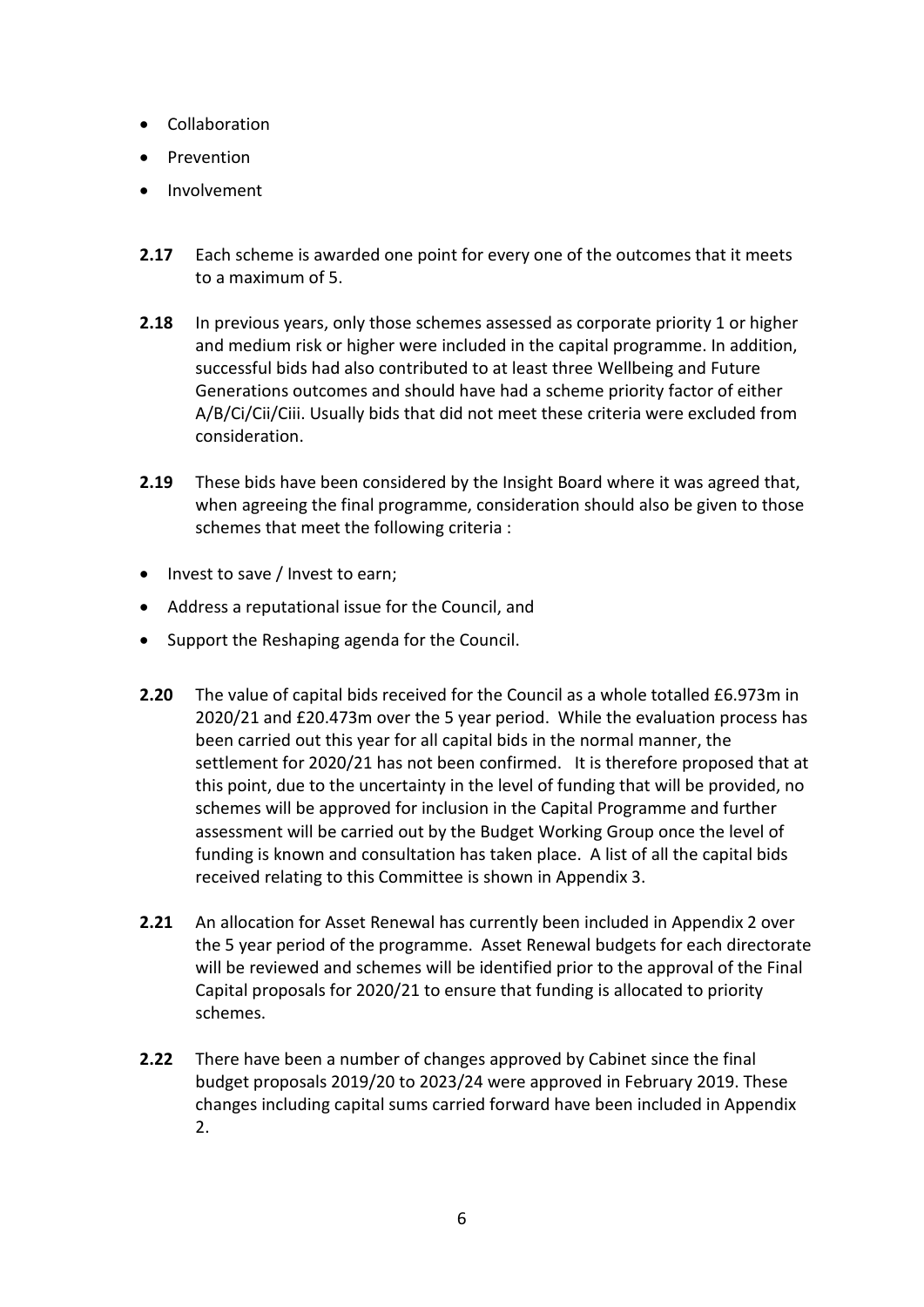#### **Next Steps**

- **2.23** The next stage is for the estimates to be submitted to Scrutiny Committees for consultation. Each Scrutiny Committee will be asked to first consider the Initial Capital Programme proposals as shown in Appendix 2 and to make any recommendations for changes and to consider the capital bids shown in Appendix 3. If changes are requested or particular bids are supported, then the reasons need to be recorded in order to assist the Cabinet and the Budget Working Group in drawing up the final proposals. Corporate Performance and Resources Scrutiny Committee is the lead Scrutiny Committee and will consider both the Initial Capital Budget Proposals and any recommendations that other Scrutiny Committees have made. The responses of Scrutiny Committees must be made no later than the 19th December 2019.
- **2.24** Managers will be asked to revisit the recommended schemes contained in the final proposals prior to presentation to Cabinet and to confirm final costs and spend profiles.
- **2.25** Currently, the approved timetable requires Cabinet to approve the final budget proposals by no later than the 3rd February 2020 and that Cabinet's final Capital Programme proposals will be considered by Council at a meeting to be held on 24th February 2020 to enable the Council Tax to be set by 11th March 2020.

# **3. How do proposals evidence the Five Ways of Working and contribute to our Well-being Objectives?**

- **3.1** The Capital Programme focuses capital investment to deliver the outcomes identified as part of the Corporate Plan. Some examples are :-
- **An Active and Healthy Vale** Investment in Leisure Centres and playgrounds will encourage more use and activity.
- **3.2** The setting and the monitoring of the Capital programme follows the Five Ways of Working.
- **3.3 Looking to the long term -** The development of the capital programme is a means of planning for the future and takes a strategic approach to ensure services are sustainable and that investments are affordable over the longer term and that future need and demand for services is understood.
- **3.4 Taking an integrated approach** In setting the capital programme, working with partners is encouraged, as it allows the utilisation of funding from various sources, such as Welsh Government and S106 contributions, to deliver schemes.
- **3.5 Involving the population in decisions** As part of the annual budget setting process there is engagement with residents, customers and partners. Prior to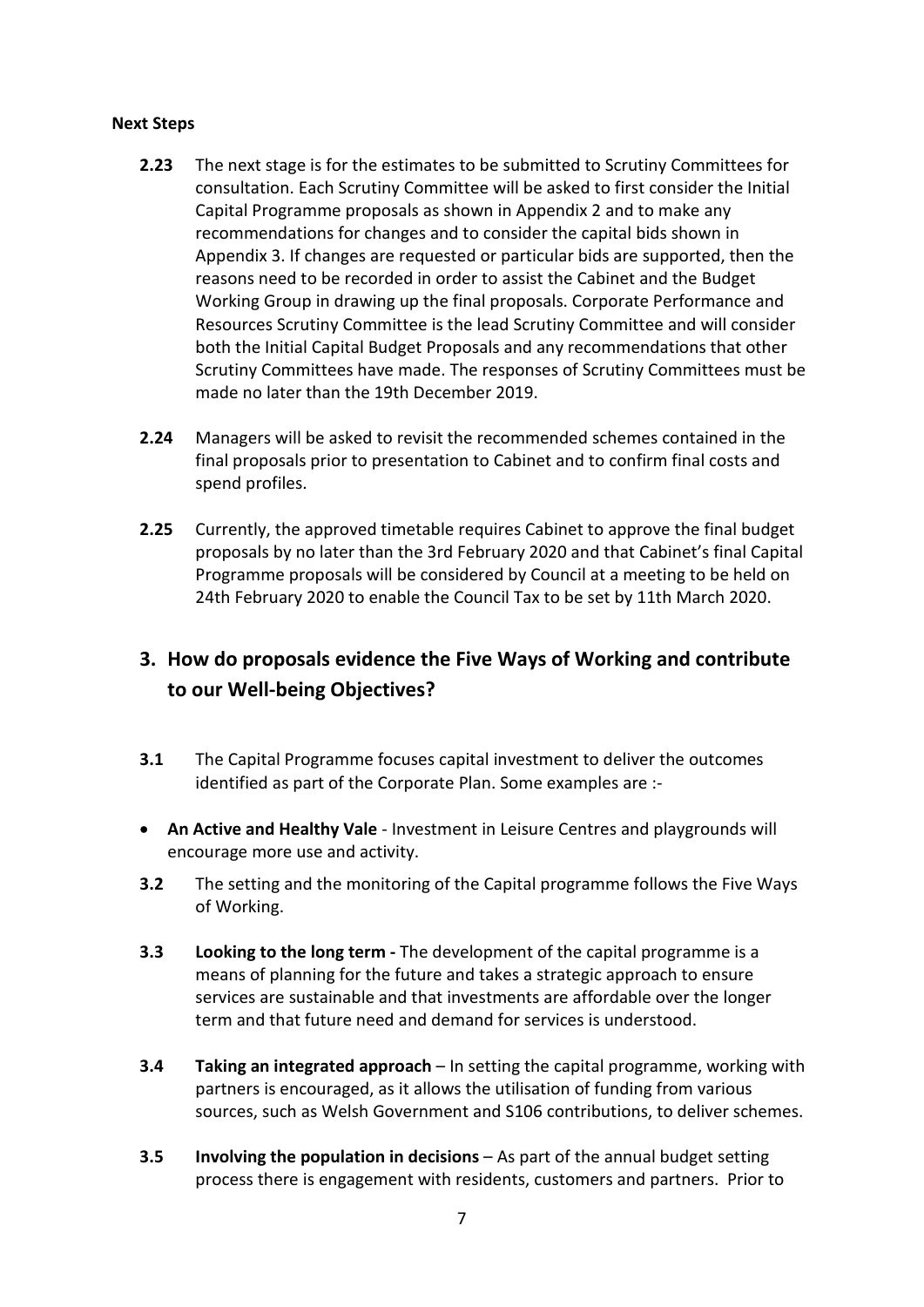the implementation of certain capital schemes, consultation may also take place with the public which may in some cases be statutory.

- **3.6 Working in a collaborative way** It is recognises that more can be achieved and better services can be provided by collaboration and it encourages this as a way of working in the future which includes providing funding to work with local communities.
- **3.7 Understanding the root cause of issues and preventing them** The process for setting and monitoring the capital programme is proactive and allows an understanding of the financial and operational issues to be considered together so that issues can be tackled at the source.

## **4. Resources and Legal Considerations**

#### **Financial**

**4.1** The total net capital expenditure of the current programme for the Council as a whole over the 5 years, is £132.7m. The effect on General Fund useable capital receipts will be as shown in the following table.

| <b>Capital Receipts</b>                         | General  | <b>Ring fenced</b><br><b>Social Services</b> |  |
|-------------------------------------------------|----------|----------------------------------------------|--|
|                                                 | £'000    | £'000                                        |  |
| <b>Anticipated Balance as at 1st April 2020</b> | 2,754    | 1,339                                        |  |
| Anticipated Requirements - 2020/21              | $-270$   | 0                                            |  |
| Anticipated Receipts - 2020/21                  | $\Omega$ | 0                                            |  |
| Balance as at 31st March 2021                   | 2,484    | 1,339                                        |  |
| Anticipated Requirements - 2021/22              | $-1,583$ | $-1,339$                                     |  |
| Anticipated Receipts - 2021/22                  | 0        | 0                                            |  |
| <b>Balance as at 31st March 2022</b>            | 901      | 0                                            |  |
| Anticipated Requirements - 2022/23              | 0        | 0                                            |  |
| Anticipated Receipts - 2022/23                  | 0        | 0                                            |  |
| <b>Balance as at 31st March 2023</b>            | 901      | 0                                            |  |
| Anticipated Requirements - 2023/24              | 0        | 0                                            |  |
| Anticipated Receipts - 2023/24                  | 0        | 0                                            |  |
| <b>Balance as at 31st March 2024</b>            | 901      | 0                                            |  |
| Anticipated Requirements - 2024/25              | 0        | 0                                            |  |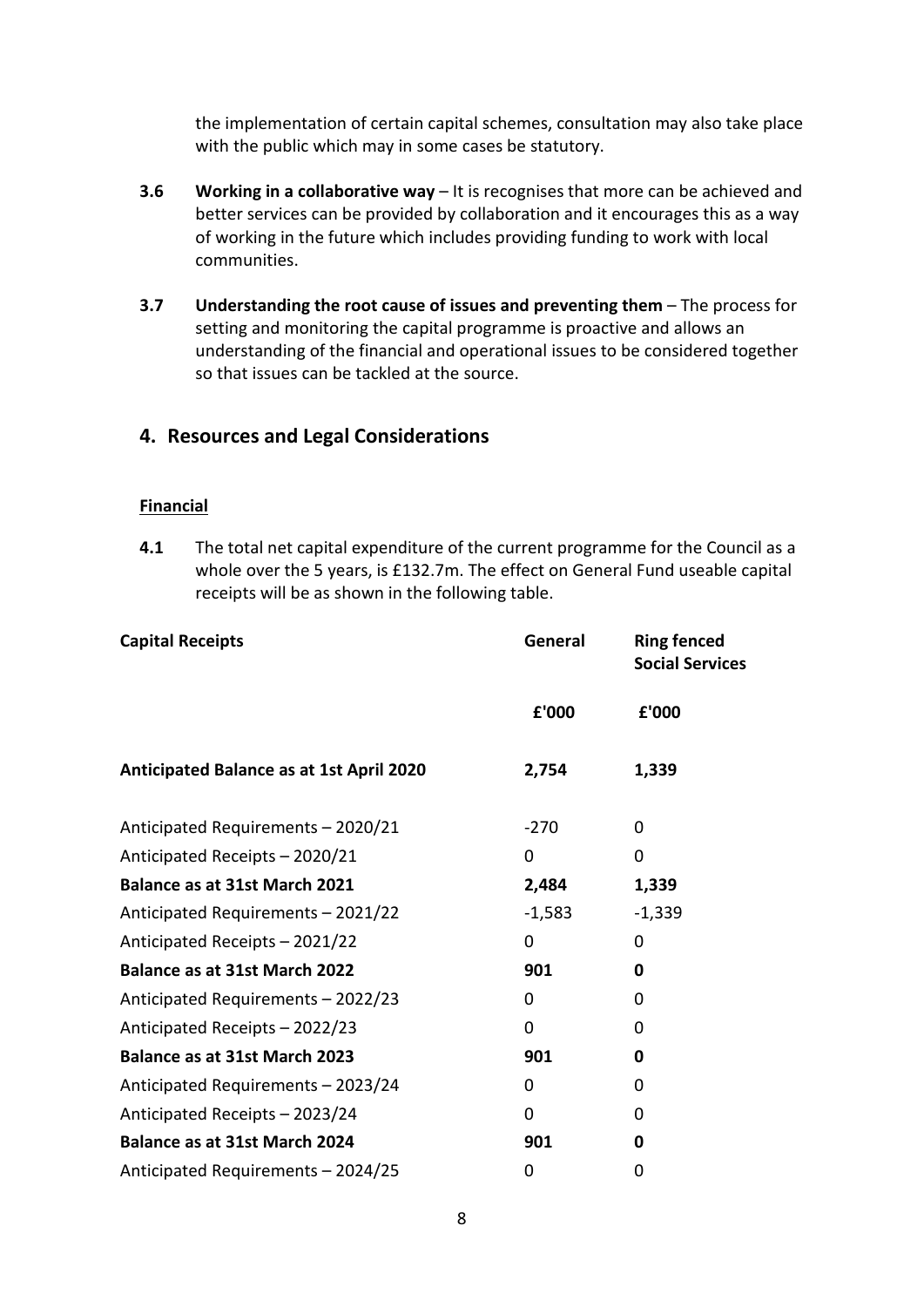| Anticipated Receipts - 2024/25       |     |  |
|--------------------------------------|-----|--|
| <b>Balance as at 31st March 2025</b> | 901 |  |

- **4.2** The capital receipt balance for Social Services has been ring fenced for Social Services capital expenditure. Whilst options are being explored by the Council, it has been assumed that the full capital receipt of £1.339m will be utilised for older person's accommodation in 2021/22.
- **4.3** In line with the overall strategy and specific suggestions proposed by the Budget Working Group, in order to resource the Capital Programme, reserves will be utilised over the period of the Capital Programme 2020/21 to 2024/25.

#### **Employment**

**4.4** Some of the work included in the capital programme will be undertaken by Council staff and the relevant costs will be recharged to the capital scheme.

#### **Legal (Including Equalities)**

**4.5** There are no legal implications.

#### **5. Background Papers**

Bids received from departments

Correspondence received from the Welsh Government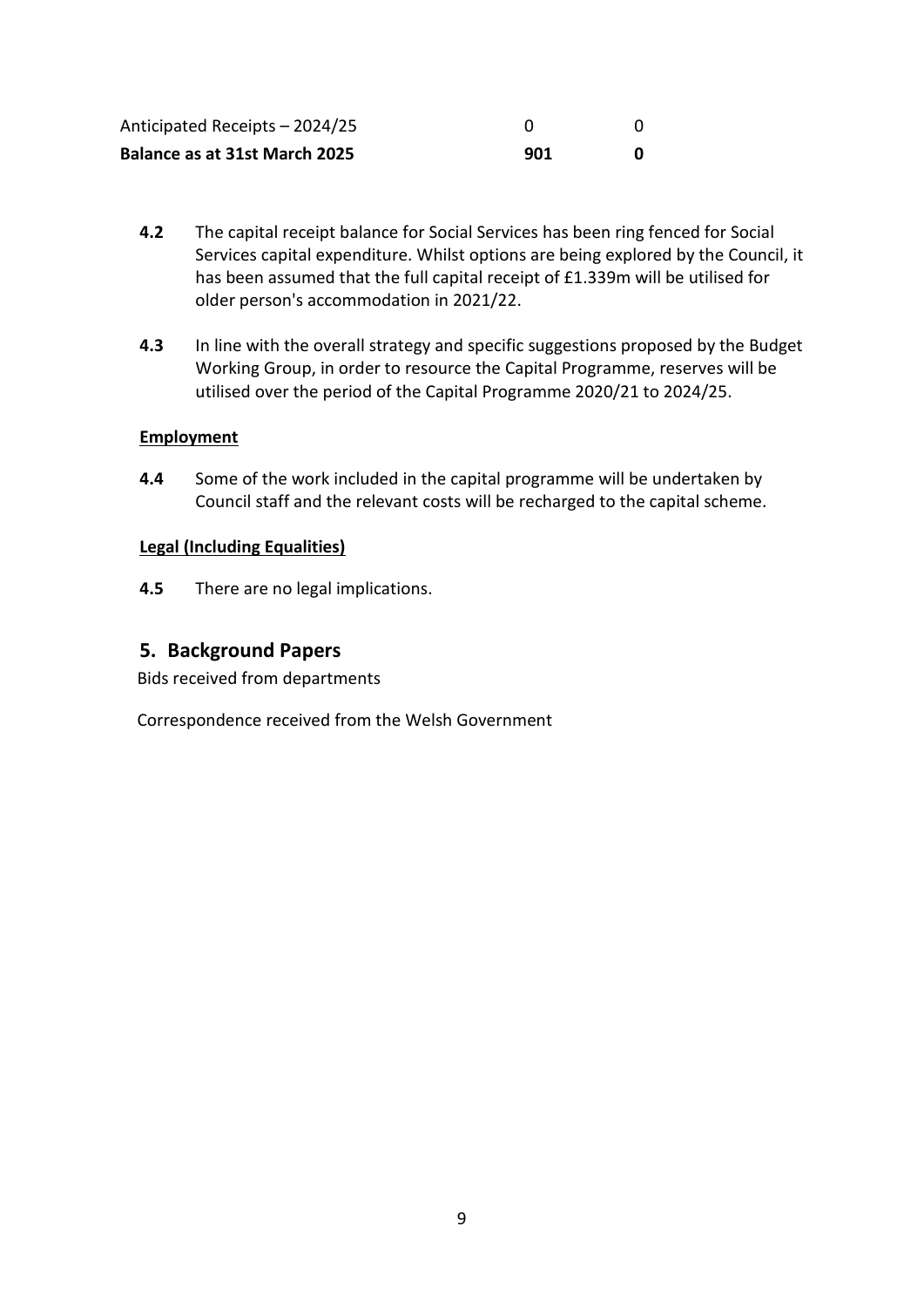| <b>CAPITAL MONITORING</b>           |                                          |                                                                                   |                                                |                                               |                                                 |                                  | <b>APPENDIX1</b>                                                                                                                         |
|-------------------------------------|------------------------------------------|-----------------------------------------------------------------------------------|------------------------------------------------|-----------------------------------------------|-------------------------------------------------|----------------------------------|------------------------------------------------------------------------------------------------------------------------------------------|
|                                     |                                          | FOR THE PERIOD ENDED 30TH SEPTEMBER 2019                                          |                                                |                                               |                                                 |                                  |                                                                                                                                          |
| <b>PROFILE</b><br>то<br><b>DATE</b> | <b>ACTUAL</b><br><b>SPEND</b><br>2019/20 |                                                                                   | <b>APPROVED</b><br><b>PROGRAMME</b><br>2019/20 | <b>PROJECTED</b><br><b>OUTTURN</b><br>2019/20 | <b>VARIANCE</b><br><b>AT OUTTURN</b><br>2019/20 | <b>PROJECT</b><br><b>SPONSOR</b> | <b>COMMENTS</b>                                                                                                                          |
| £000                                | £000                                     |                                                                                   | £000                                           | £000                                          | £000                                            |                                  |                                                                                                                                          |
| 12                                  |                                          | <b>Adult Services</b><br>12 Ty Dewi Sant Electrical Upgrade- Asset Renewal        | 85                                             | 85                                            |                                                 | 0 A Phillips                     | Works are on site.                                                                                                                       |
|                                     |                                          | 0 Ty Dewi Sant Boiler pump replacement - Asset<br>Renewal                         | 10                                             | 10                                            |                                                 | 0 A Phillips                     | Order has been raised.                                                                                                                   |
| 12                                  |                                          | 10 Hen Goleg Day Centre Fire Alarm                                                | 12                                             | 12                                            |                                                 | 0 S Clifton                      | Scheme complete.                                                                                                                         |
|                                     |                                          | 0 Hen Goleg Day Centre Lighting Upgrade                                           | $\overline{2}$                                 | $\overline{2}$                                |                                                 | 0 S Clifton                      | Scheme complete. Fees outstanding.                                                                                                       |
|                                     |                                          | 0 External Ground works, Youth Offending and<br>Cartref Porthceri buildings       | 33                                             | 33                                            |                                                 | 0 R Evans                        | Aiming to receive quotations in November.                                                                                                |
| 12                                  |                                          | 12 ICF Ty Dewi Sant                                                               | 246                                            | 246                                           |                                                 | 0 A Phillips                     | Scheme out to tender.                                                                                                                    |
| 16                                  |                                          | 16 ICF Southway - Dementia Friendly Environment<br>2 ICF- Ty Dyfan                | 41                                             | 41<br>14                                      |                                                 | 0 A Phillips                     | Orders placed for external works.<br>Works nearing completion.                                                                           |
|                                     |                                          | 0 ICF- Transition Smart House                                                     | 14<br>22                                       | 22                                            |                                                 | 0 A Phillips<br>0 A Phillips     | Awaiting funding for phase 2 of the project.                                                                                             |
|                                     |                                          |                                                                                   |                                                |                                               |                                                 |                                  |                                                                                                                                          |
|                                     |                                          | In Year Additional capital funding                                                |                                                |                                               |                                                 |                                  |                                                                                                                                          |
|                                     |                                          | 0 Ty Dyfan and Cartref Fire and Toilet Doors<br>0 Ty Dyfan and Cartref Hand Rails | 138<br>46                                      | 138<br>46                                     |                                                 | 0 A Phillips<br>0 A Phillips     | Doors have been ordered for Cartref and Ty Dyfan.<br>Order raised for preliminary works.                                                 |
|                                     |                                          | 0 Ty Dyfan and Cartref Toilet Upgrade                                             | 58                                             | 58                                            |                                                 | 0 A Phillips                     | Scheme in design stage.                                                                                                                  |
|                                     |                                          | 0 Southways Replace fixed vanity units, basins and                                | 161                                            | 161                                           |                                                 | 0 A Phillips                     | Tender documents being prepared.                                                                                                         |
|                                     |                                          | plumbing/TMV valves Southway                                                      |                                                |                                               |                                                 |                                  |                                                                                                                                          |
|                                     |                                          | Slippage                                                                          |                                                |                                               |                                                 |                                  |                                                                                                                                          |
|                                     |                                          | 0 ICT Infrastructure                                                              | 361                                            | 361                                           |                                                 | 0 A Phillips                     | Scheme on-going.                                                                                                                         |
| 12                                  |                                          | 12 IT Developments in Homes                                                       | 25                                             | 25                                            |                                                 | 0 A Phillips                     | Scheme on-going.                                                                                                                         |
|                                     |                                          | 0 Residential Home Refurbishment                                                  | 72                                             | 72                                            |                                                 | 0 A Phillips                     | Works to include sluice room upgrades.                                                                                                   |
| 64                                  | 64                                       |                                                                                   | 1,326                                          | 1,326                                         |                                                 |                                  |                                                                                                                                          |
|                                     |                                          | <b>Childrens Services</b>                                                         |                                                |                                               |                                                 |                                  |                                                                                                                                          |
|                                     |                                          | Flying Start Family Centre Window Improvements                                    | 28                                             | 28                                            |                                                 | 0 R Evans                        | Welsh Government Grant.                                                                                                                  |
|                                     |                                          | 0 Flying Start Gibbonsdown Soft Play                                              | 25                                             | 25                                            |                                                 | 0 R Evans                        | Welsh Government Grant.                                                                                                                  |
|                                     |                                          |                                                                                   | 53                                             | 53                                            |                                                 |                                  |                                                                                                                                          |
|                                     |                                          | Leisure                                                                           |                                                |                                               |                                                 |                                  |                                                                                                                                          |
| 33                                  |                                          | 33 Capital Bid - Electrical Rewire Barry & Penarth                                | 1,323                                          | 1,323                                         |                                                 | 0 D Knevett                      | Barry Leisure Centre rewire complete. Cabinet report being prepared to request acceptance of tender for Penarth.                         |
| 666                                 |                                          | Leisure Centres<br>666 Barry and Penarth LC Upgrade Changing Rooms                | 758                                            | 758                                           |                                                 | 0 D Knevett                      | Barry wet changing rooms are complete. Work is on-going at Penarth changing rooms, work due to complete in December.                     |
|                                     |                                          |                                                                                   |                                                |                                               |                                                 |                                  |                                                                                                                                          |
|                                     |                                          | 0 Barry Leisure Centre Floor<br>0 Barry Leisure Centre Dry Changing Rooms         | 200<br>100                                     | 200<br>100                                    |                                                 | 0 D Knevett<br>0 D Knevett       | Works to be undertaken following the completion of the dry changing room works<br>Quotations being obtained.                             |
|                                     |                                          | 0 Cowbridge Leisure Centre Roofing                                                | 452                                            | 452                                           |                                                 | 0 D Knevett                      | Scheme has been designed and tendered.                                                                                                   |
|                                     |                                          | 0 Sports Wales Grant                                                              | 36                                             | 36                                            |                                                 | 0 D Knevett                      | New grant to fund swimming equipment.                                                                                                    |
|                                     |                                          | Slippage                                                                          |                                                |                                               |                                                 |                                  |                                                                                                                                          |
| 19                                  |                                          | 19 Leisure Centre Refurbishment                                                   | 46                                             | 46                                            |                                                 | 0 D Knevett                      | Heating works in Penarth Leisure Centre reception complete.                                                                              |
|                                     |                                          | <b>Additional In Year Capital Funding</b>                                         |                                                |                                               |                                                 |                                  |                                                                                                                                          |
|                                     |                                          | 0 Llantwit Major Leisure Centre - Rebuild brickwork                               | 80                                             | 80                                            |                                                 | 0 D Knevett                      | Specification being prepared.                                                                                                            |
|                                     |                                          |                                                                                   |                                                |                                               |                                                 |                                  |                                                                                                                                          |
| 718                                 | 718                                      |                                                                                   | 2,995                                          | 2,995                                         |                                                 |                                  |                                                                                                                                          |
|                                     |                                          | <b>Parks and Grounds Maintenance</b>                                              |                                                |                                               |                                                 |                                  |                                                                                                                                          |
|                                     |                                          | 0 Asset Renewal                                                                   | -7                                             | $\overline{7}$                                |                                                 | 0 D Knevett                      | For installation of drinks fountains and further toilet works                                                                            |
| 26                                  |                                          | 27 Cemetery Approach<br>62 Replacement Jenner Park Stadium Roof                   | 183<br>62                                      | 183<br>62                                     |                                                 | 0 J Dent                         | Scheme delayed due to fire.<br>Additional £12k increase in budget required funded from revenue                                           |
| 62                                  |                                          | 0 Flood lights Jenner Park Stadium                                                | 165                                            | 165                                           |                                                 | 0 D Knevett<br>0 D Knevett       | Works have started.                                                                                                                      |
|                                     |                                          | 8 Playgrounds Refurbishment                                                       | 150                                            | 150                                           |                                                 | 0 D Knevett                      | Knap Skate Park complete. Out to tender on Golden Gates play area and Highlight Park. Other works to include fencing at Troes Play Area. |
|                                     |                                          | 0 Green Flag Parks                                                                | 13                                             | 13                                            |                                                 | 0 D Knevett                      | Continuation of works                                                                                                                    |
| 88                                  | 97                                       |                                                                                   | 580                                            | 580                                           |                                                 |                                  |                                                                                                                                          |
|                                     |                                          | S106 Funding                                                                      |                                                |                                               |                                                 |                                  |                                                                                                                                          |
| 69                                  |                                          | 69 Colwinston Play Area                                                           | 71                                             | 71                                            |                                                 |                                  | 0 M Goldsworthy Scheme complete.                                                                                                         |
| 6                                   |                                          | 6 The Grange Play Area                                                            | 85                                             | 85                                            |                                                 |                                  | 0 M Goldsworthy Tenders have been received. Work anticipated to start on site in January.                                                |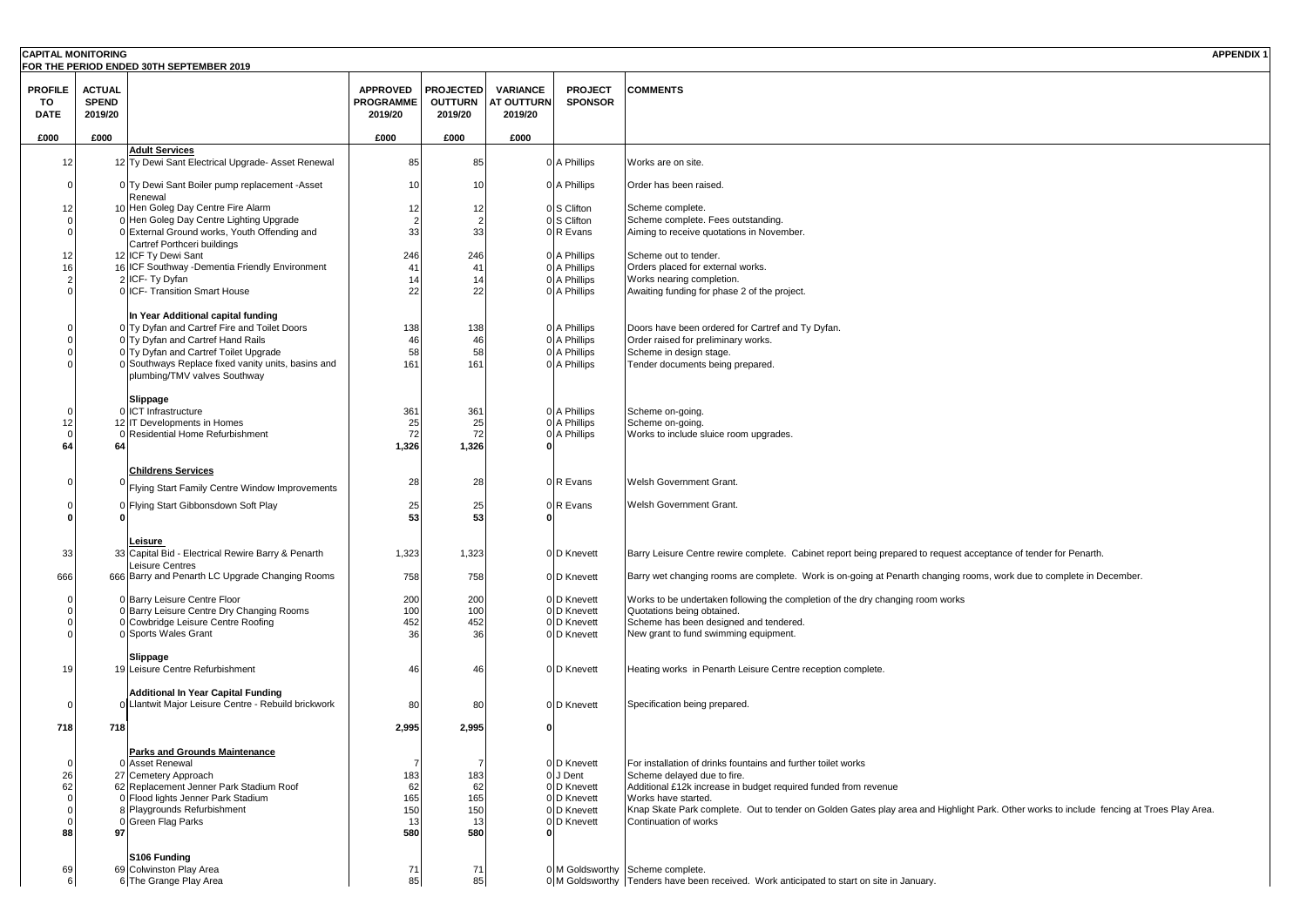| <b>CAPITAL MONITORING</b>     |              | FOR THE PERIOD ENDED 30TH SEPTEMBER 2019   |                                        |         |                                       |                                  | <b>APPENDIX 1</b>                                                                         |
|-------------------------------|--------------|--------------------------------------------|----------------------------------------|---------|---------------------------------------|----------------------------------|-------------------------------------------------------------------------------------------|
| <b>PROFILE</b>   ACTUAL<br>то | <b>SPEND</b> |                                            | APPROVED PROJECTED<br><b>PROGRAMME</b> |         | VARIANCE<br><b>OUTTURN AT OUTTURN</b> | <b>PROJECT</b><br><b>SPONSOR</b> | <b>COMMENTS</b>                                                                           |
| <b>DATE</b>                   | 2019/20      |                                            | 2019/20                                | 2019/20 | 2019/20                               |                                  |                                                                                           |
| £000                          | £000         |                                            | £000                                   | £000    | £000                                  |                                  |                                                                                           |
|                               |              | 3 Murch Play Area                          | 125                                    | 125.    |                                       |                                  | 0 M Goldsworthy Tenders have been received, work anticipated to start on site in January. |
|                               |              | 21 Twyn Yr Odyn                            | 23                                     |         |                                       |                                  | 0 M Goldsworthy Due to start on site imminently.                                          |
|                               |              | 15 S106 Old Penarthians RFC Changing Rooms |                                        |         |                                       |                                  | 0 M Goldsworthy Scheme complete.                                                          |
| 114                           | 114          |                                            | 319                                    | 319     |                                       |                                  |                                                                                           |
|                               |              |                                            |                                        |         |                                       |                                  |                                                                                           |
| 984                           |              | 993 COMMITTEE TOTAL                        | 5.273                                  | 5,273   |                                       |                                  |                                                                                           |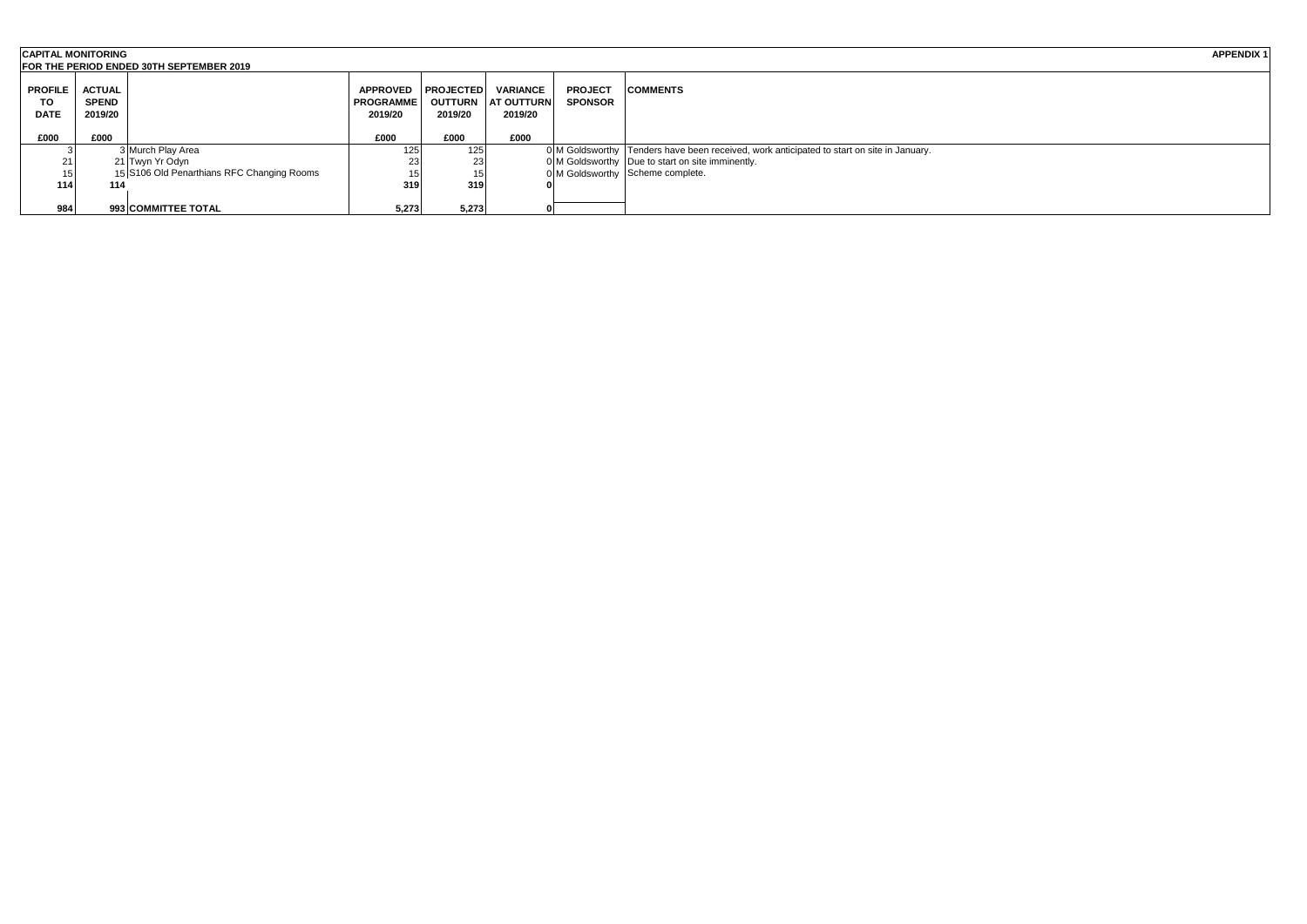#### **INITIAL CAPITAL PROGRAMME - 2020/21 to 2024/25 APPENDIX 2**

|                                                       | 2020/21    |       | 2021/22    |          | 2022/23    |                  | 2023/24    |       | 2024/25    |                |                 |  |
|-------------------------------------------------------|------------|-------|------------|----------|------------|------------------|------------|-------|------------|----------------|-----------------|--|
| <b>Schemes</b>                                        | <b>Net</b> | Gross | <b>Net</b> | Gross    | <b>Net</b> | <b>Gross</b>     | <b>Net</b> | Gross | <b>Net</b> | Gross          | <b>Comments</b> |  |
|                                                       | £000       | £000  | £000       | £000     | £000       | £000             | £000       | £000  | £000       | £000           |                 |  |
| <b>Social Services</b>                                |            |       |            |          |            |                  |            |       |            |                |                 |  |
| Older Persons Accommodation                           |            |       | 1,339      | 1,339    | 0          | ΩI               |            |       | $\Omega$   | $\circ$        |                 |  |
| <b>Asset Renewal</b>                                  |            |       |            |          |            |                  |            |       |            |                |                 |  |
| Social Services Asset Renewal                         | 100        | 100   | 100        | 100      | 100        | 100 <sup>1</sup> | 100        | 100   | 100        | 100            |                 |  |
| Electrical Renewal Barry & Penarth Leisure<br>Centres | 36         | 36    | O          | $\Omega$ | ΩI         | $\Omega$         |            |       | $\Omega$   | $\overline{0}$ |                 |  |
| <b>Committee Total</b>                                | 136        | 136   | 1,439      | 1,439    | 100        | 100 <sub>1</sub> | 100        | 100   | 100        | 100            |                 |  |